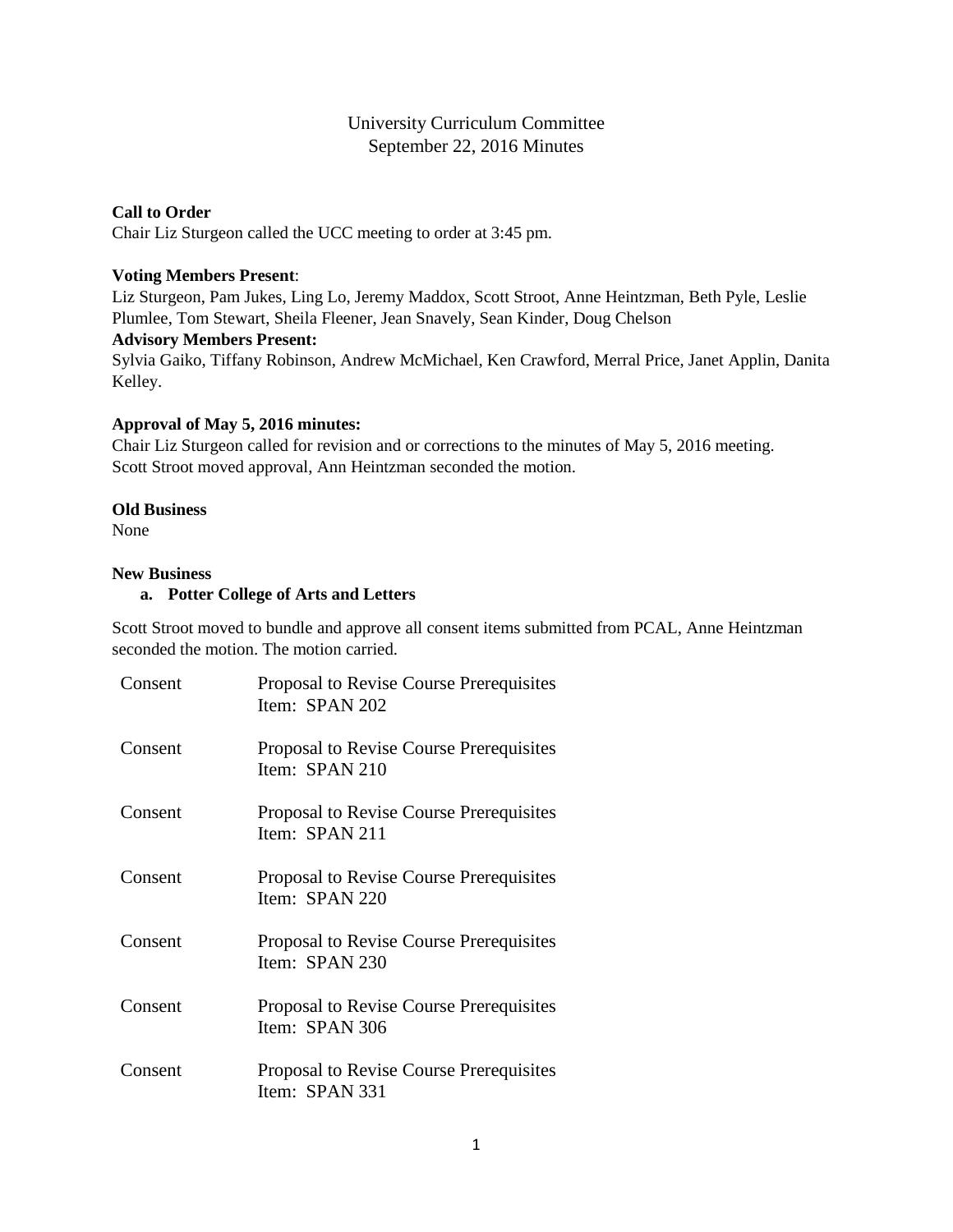| Consent | Proposal to Revise Course Prerequisites<br>Item: SPAN 345   |
|---------|-------------------------------------------------------------|
| Consent | Proposal to Revise Course Prerequisites<br>Item: SPAN 370   |
| Consent | Proposal to Revise Course Prerequisites<br>Item: SPAN 371   |
| Consent | Proposal to Revise Course Prerequisites<br>Item: SPAN 372   |
| Consent | Proposal to Revise Course Prerequisites<br>Item: SPAN 373   |
| Consent | Proposal to Revise Course Prerequisites<br>Item: SPAN 374   |
| Consent | Proposal to Revise Course Prerequisites<br>Item: SPAN 376   |
| Consent | Proposal to Revise Course Prerequisites<br>Item: SPAN 389   |
| Consent | Proposal to Revise Course Prerequisites<br>Item: SPAN 455   |
| Consent | Proposal to Revise Course Prerequisites<br>Item: SPAN 470   |
| Consent | Proposal to Revise Course Prerequisites<br>Item: SPAN 471   |
| Consent | Proposal to Revise Course Prerequisites<br>Item: SPAN 476   |
| Consent | Proposal to Revise Course Prerequisites<br>Item: SPAN 490   |
| Consent | Proposal to Revise Course Catalog Listing<br>Item: RELS 318 |
| Consent | <b>Revise Course Prerequisites</b><br>Item: MUS 314         |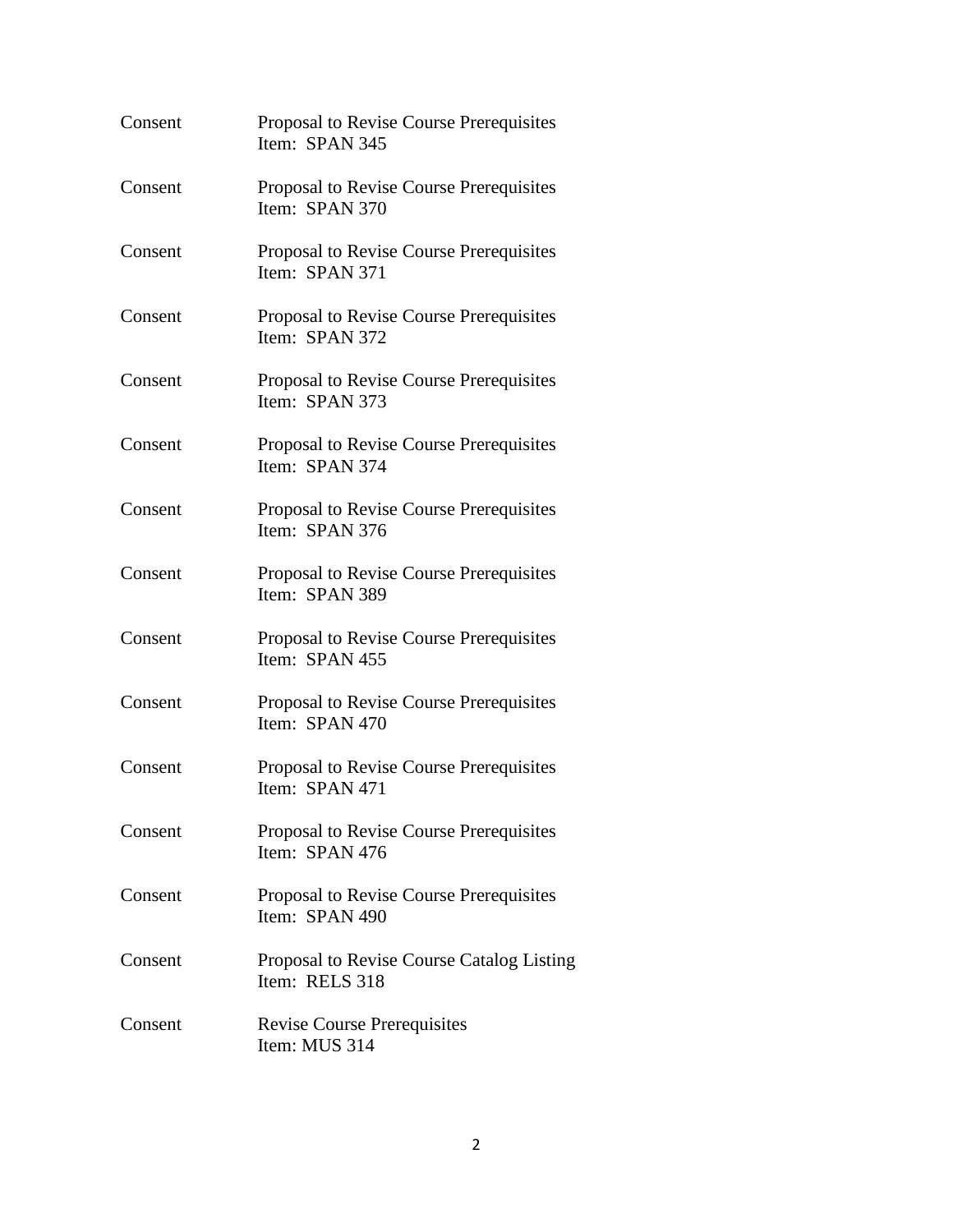Scott Stroot moved to approve the action item RELS 211, Sheila Fleener seconded the motion. The motion carried.

Action Proposal to Create a New Course RELS 211

Scott Stroot moved to approve the action item MUS 322, Anne Heintzman seconded the motion. The motion carried.

Action Proposal to Create a New Course Item: MUS 322

#### **b. College of Education and Behavioral Sciences**

Scott Stroot made a motion to table the consent item EDU 385, Anne Heintzman seconded the motion. Proponent will resubmit the proposal to be considered at the October UCC meeting.

Consent Proposal to Revise Course Catalog Listing Item: EDU 385

Shelia Fleener moved to approve the action item SEC 350 with a friendly amendment, Pam Jukes seconded the motion. The motion carried.

| Action | Proposal to Create a New Course |
|--------|---------------------------------|
|        | Item: $SEC 350$                 |

Shelia Fleener moved to approve the action item SEC 450, Anne Heintzman seconded the motion. The motion carried.

Action Proposal to Create a New Course Item: SEC 450

Anne Heintzman moved to approve the action item Ref 774, Shelia Fleener seconded the motion. The motion carried.

Action Proposal to Revise a Program Item: Ref# 774

#### **c. Gordon ford College of Business**

Anne Heintzman moved to approve the action item ENT 312, Shelia Fleener seconded the motion. The motion carried.

Action Proposal to Make Multiple Revision to a Course Entrepreneurship – ENT 312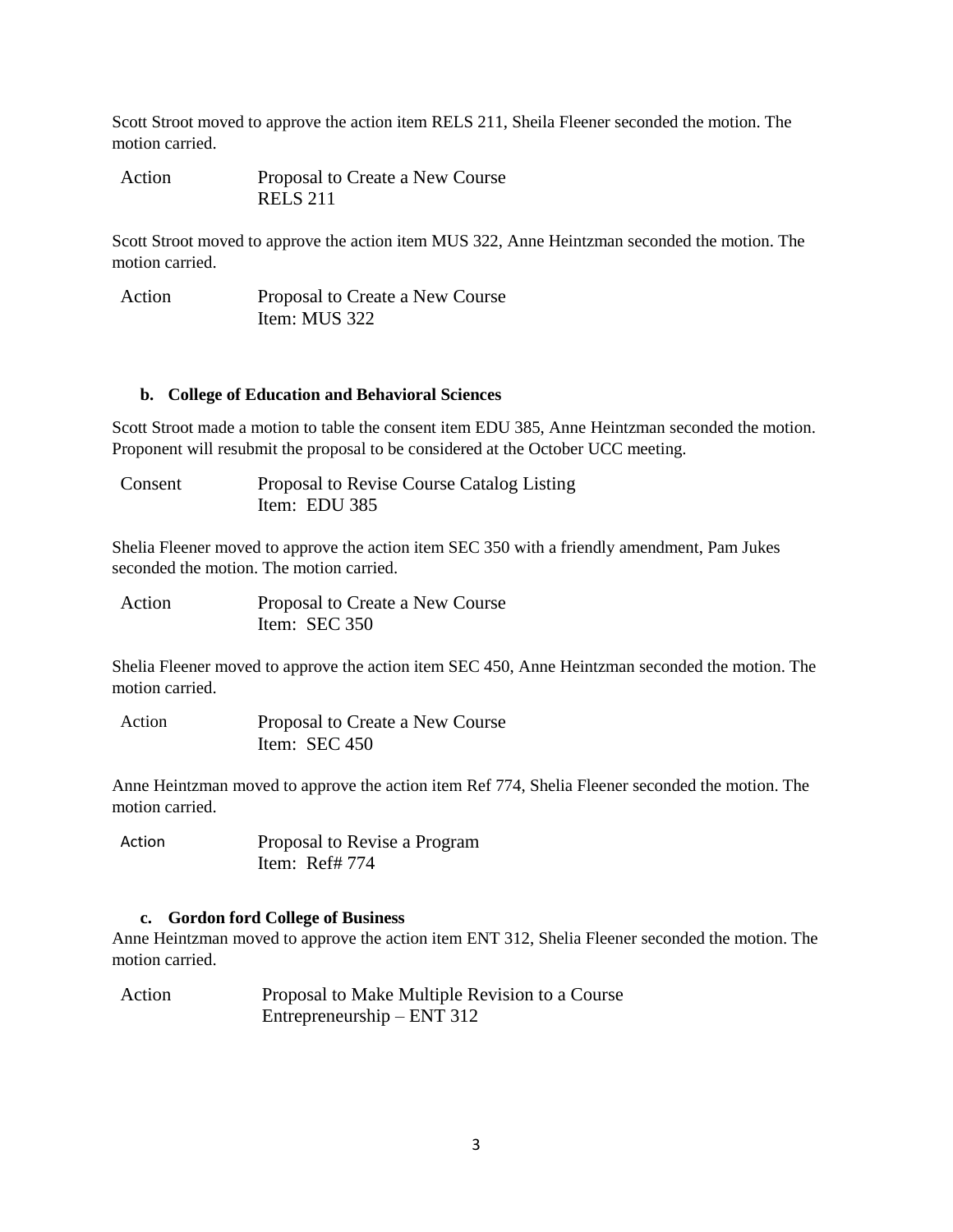#### **d. College of Health and Human Services**

Anne Heintzman moved to approve the consent item IDFM 201, Scott Stroot seconded the motion. The motion carried.

| Consent | Proposal to Revise Course Prerequisites/Corequisites |
|---------|------------------------------------------------------|
|         | <b>IDFM 201 Interior Design Studio I</b>             |

Anne Heintzman moved to approve the action item 531, Pam Jukes seconded the motion. The motion carried.

|        | Proposal to Revise a Program                  |
|--------|-----------------------------------------------|
| Action | 531 Interior Design and Fashion Merchandising |

# **e. Ogden College of Science and Engineering**

Shelia Fleener moved to bundle and approve all consent items submitted from OCSE, Anne Heintzman seconded the motion. The motion carried.

| Consent | Proposal to Revise Course Prerequisites<br>CHEM 304, Biochemistry for the Health Sciences, 4 hrs.       |
|---------|---------------------------------------------------------------------------------------------------------|
| Consent | Proposal to Revise Course Prerequisites<br>GEOG 391, Spatial Data Analysis, 4 hrs.                      |
| Consent | Proposal to Revise Course Prerequisites<br>GISC 316, Fundamentals of GIS.                               |
| Consent | Proposal to Delete a Program<br>Ref. 1715, Certificate in Drinking Water Operations *Friendly amendment |
| Consent | Proposal to Revise Course Catalog Listing<br>PSY 360, Behavioral Neuroscience                           |

Anne Heintzman moved to approve the action item METR 460, Scott Stroot seconded the motion. The motion carried.

| Action | Proposal to Create a New Course           |
|--------|-------------------------------------------|
|        | METR 460, Climate Teleconnections, 3 hrs. |

Anne Heintzman moved to approve the action item PSYS 362, Shelia Fleener seconded the motion. The motion carried.

Action Proposal to Create a New Course PSYS 362, Behavioral Neuro with Lab, 4 hrs.